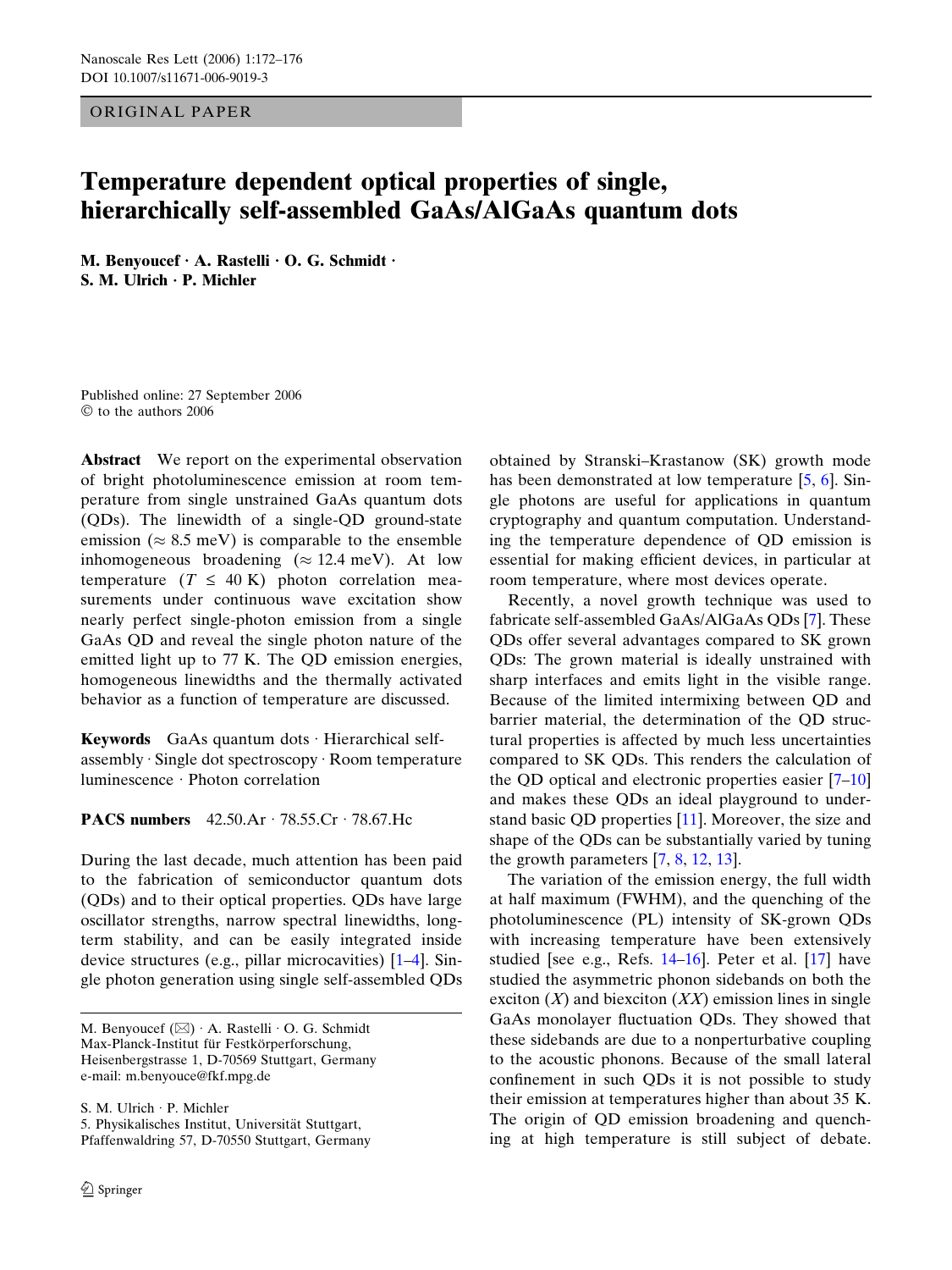<span id="page-1-0"></span>Moreover, only few studies of high temperature photon emission statistics from SK-grown QDs [\[18–20](#page-4-0)] have been performed. In this work we study the temperature dependence of the emission of a single, hierarchically self-assembled GaAs/AlGaAs QD. At room temperature we observe bright PL emission with FWHM of  $\approx 8.5$  meV. Remarkably, the width of a single-QD emission is comparable to the ensemble inhomogeneous broadening of  $\approx 12.4$  meV. By combining a micro-photoluminescence  $(\mu$ -PL) and a Hanbury-Brown and Twiss (HBT) correlation setup, we demonstrate a single photon emitter from the excitonic transition up to 77 K. Also, the QD-PL emission energies, homogeneous linewidths and the thermally activated behavior are discussed.

The investigated samples were grown on GaAs (001) substrate by a solid-source molecular beam epitaxy system equipped with an  $\text{AsBr}_3$  etching unit. The GaAs QDs are obtained by overgrowing a GaAs surface containing self-assembled nanoholes [[12\]](#page-4-0) with 7 nm  $Al_{0.45}Ga_{0.55}As$ , 2 nm  $GaAs$ , 100 nm  $Al_{0.35}$ . Ga<sub>0.65</sub>As, 20 nm  $Al_{0.45}Ga_{0.55}As$  and 20 nm GaAs [[7\]](#page-4-0). The 2-nm-thick GaAs layer fills up the nanoholes in the underlying AlGaAs barrier leading to the formation of inverted GaAs QDs below a thin GaAs quantum well (QW). For single-QD and ensemble investigations, the QD density is chosen as  $1 \times 10^8$  cm<sup>-2</sup> and  $4 \times 10^9$  cm<sup>-2</sup>, respectively. To perform single QD PL spectroscopy,  $1 \mu m^2$  mesa structures were fabricated by optical lithography and wet etching. The sample was mounted in a cold-finger helium flow cryostat which can be moved by computercontrolled xy-linear translation stages for exact positioning with a spatial resolution of 50 nm. For the excitation of our sample structure, the laser light was focused by a microscope objective (with numerical aperture  $NA = 0.6$ ) to a spot diameter of 2  $\mu$ m. The same microscope objective was used to collect the QD emission. The collected luminescence was then spectrally filtered by a 0.5 m focal length monochromator equipped with a liquid nitrogen cooled charge coupled device (CCD) for PL measurements. The samples were excited by a continuous wave (cw) laser emitting at 532 nm (see Ref. [\[21\]](#page-4-0) for further details). For photon statistics measurements, the PL light is sent to a modified HBT correlation setup [[22\]](#page-4-0). The HBT consisted of a 50/50 non-polarizing beam splitter and two single-photon counting avalanche photodiodes (SAP-Ds) each providing a time resolution of  $\sim$ 700 ps. The SAPDs output signals were used to trigger the start and stop channels of a time-to-amplitude converter the output of which was stored in a PC-based multichannel analyzer. In this way, a histogram  $n(\tau)$  of photon correlation events as a function of the time delay  $\tau = t_{\text{stop}} - t_{\text{start}}$  was recorded.

Figure 1(a) compares the room temperature PL emission from an unstrained single GaAs QD located at 1.545 eV (solid line) and a PL spectrum from ensemble GaAs QDs peaked at 1.528 eV (dashed line) from a different sample with high QD-density taken at excitation power of  $\approx 480$  Wcm<sup>-2</sup> with integration times of 1 s. The PL lines located at 1.429 eV, 1.581 eV, and 1.708 eV are assigned to bulk GaAs, the first excited state of the single GaAs QD, and the quantum well, respectively. The PL peak energy of the ensemble shows a redshift compared to the single QD because the high-density sample is characterized by slightly larger QDs. The ensemble spectrum was shifted to higher energy by 17 meV for comparison. The ground state PL linewidth of the single GaAs QD at room temperature is  $\approx 8.5$  meV, which is comparable to the inhomogeneous linewidth of the ensemble GaAs  $QDs \approx 12.4$  meV). This is a surprising result, since it is commonly assumed that the FWHM of a QD ensemble is mainly determined by the size/composition fluctuations of the QDs. While this remains true at low temperature, Fig.  $1(a)$  shows that the room-temperature emission-linewidth of our QDs is dominated by the homogeneous broadening of the single QD emission. Such a result, which is attributed to the good size homogeneity of our QDs ( $\pm 6\%$  in height [[8\]](#page-4-0)),



Fig. 1 (a) PL spectra measured at room temperature from a single GaAs QD (solid line) and from an ensemble of GaAs QDs (dashed line). For the excitation of the ensemble sample, the laser light was focused using a  $5 \times$  microscope objective to a spot diameter of 20  $\mu$ m and about 10<sup>4</sup> QDs were being excited. The ensemble spectrum was shifted to higher energy by 17 meV for comparison. (b) PL spectra of a single GaAs QD as a function of the temperature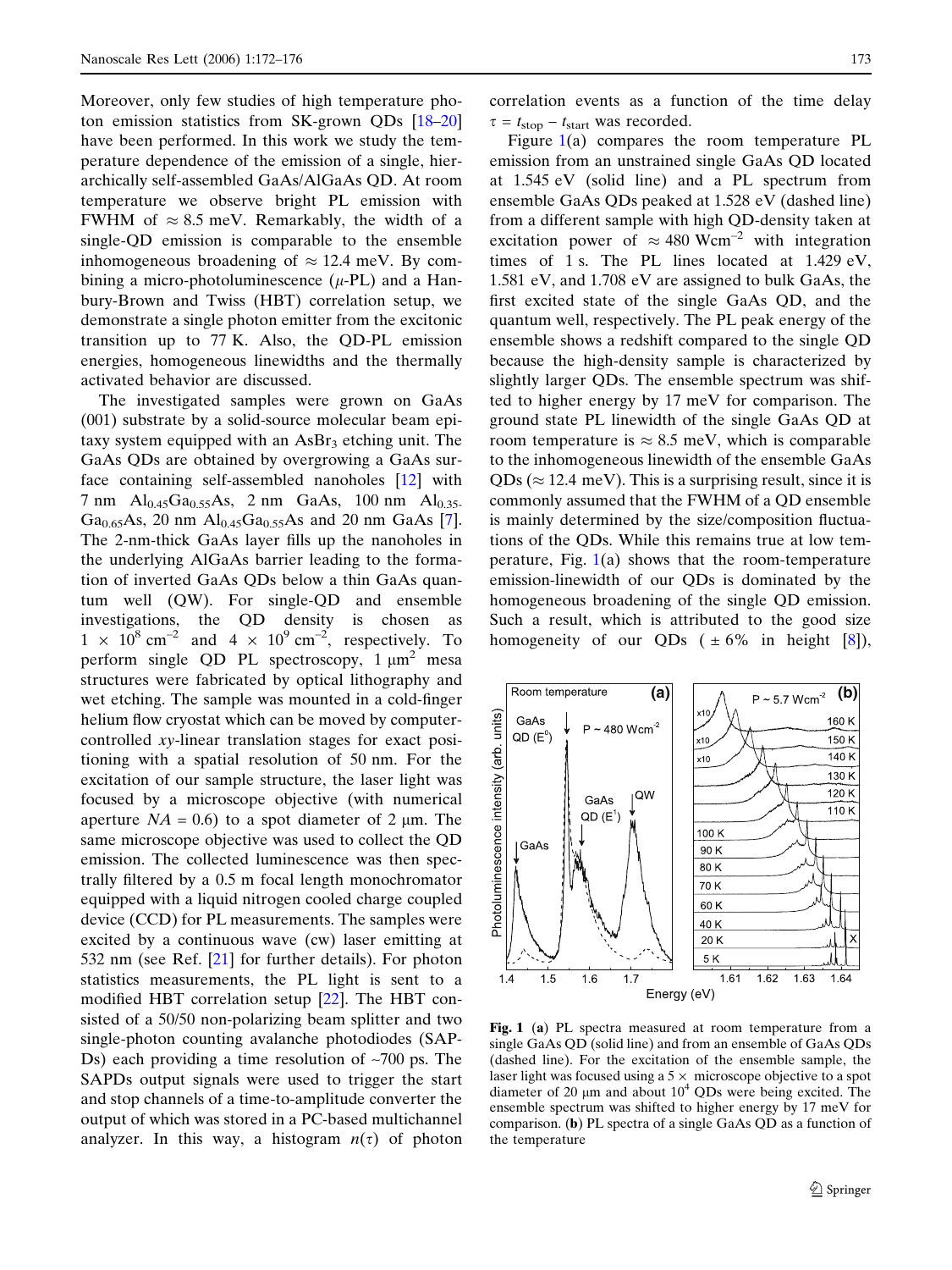<span id="page-2-0"></span>suggests the possibility of using these QDs with large surface density as efficient active region (e.g., in a microcavity laser), which could allow for plenty of new application relevant research as well as fundamental physics studies.

The single GaAs QD PL spectra as a function of the temperature taken at  $\approx 5.7$  Wcm<sup>-2</sup> excitation power are shown in Fig.  $1(b)$  $1(b)$ . The graphs show a clear shift of the center of the excitonic luminescence to longer wavelengths due to the bandgap reduction with increasing temperature. The PL spectrum taken at low temperature consists of resolution-limited well separated sharp emission lines with no background. The X line is well visible up to 100 K, above this temperature X overlaps with multiexcitonic lines. Below 130 K, the emission is rather intense so integration times of 1 s were sufficient to obtain reasonable signal-to-noise ratios. The temperature increase causes the PL linewidth to increase, since the contribution of the phonon sidebands becomes larger.

In Fig. 2, we display a typical temperature variation of the peak position energy and the homogeneous linewidths of the  $X$  PL-line of a single GaAs QD  $(T \leq 100 \text{ K})$  and QD ground-state  $(T > 100 \text{ K})$ deduced from the Lorentzian profile taken at  $\approx$  5.7 Wcm<sup>-2</sup> excitation power. The reasons of choosing this power for the temperature dependence measurements are: (a) It was the minimum power of



Fig. 2 Temperature dependence of PL energy positions  $(\blacksquare)$  and homogeneous linewidth of the exciton PL line (•) and the dot ground-state  $(O)$  in a single GaAs QD. The solid line is a fit of the experimental data in the range 0–100 K. The inset is an Arrhenius plot of the integrated PL intensity as a function of reciprocal temperature

obtaining a reasonably good PL signal up to room temperature and (b) from the power dependence measurements taken at 5 K no effect was found on the linewidths of the XPL line for powers up to  $\approx$ 7 Wcm<sup>-2</sup>. The PL peak energy shows a redshift of about 97 meV as the temperature increases from 5 K to 295 K due to the bandgap shrinkage. In contrast with the behavior of InGaAs QDs [\[23](#page-4-0)], the redshift of the PL peak energy of GaAs QD ground-state  $(X)$  with rising temperature follows the thermal shrinkage of the bulk GaAs and is well fitted using the empirical Varshini equation (not shown here). We believe that the disagreements found in Ref. [23](#page-4-0) have to be attributed to strain-related phenomena. Taking into account the spectral resolution of our setup (90  $\mu$ eV) we obtain for the X an intrinsic linewidth  $\Gamma$  of 24  $\pm$  15  $\mu$  eV at 5 K ( $\Gamma$  =  $\frac{1}{2}$   $\frac{1}{2}$  $\sqrt{\Gamma_m^2 - \Gamma_{\text{res}}^2}$ [[24\]](#page-4-0), where  $\Gamma$  is the intrinsic linewidth,  $\Gamma_m$  is the measured linewidth, and  $\Gamma_{\text{res}}$  is the spectral resolution of our setup). This value increases only by a few  $\mu$ eV as the temperature is raised to 40 K. Furthermore, as the sample temperature is increased, the PL spectra become broader due to the contribution of mainly two mechanisms: (a) Phonon coupling which leads to the appearance of a broad background that emerges at both sides of the zero-phonon line which is assigned to the phonon sidebands  $[25]$  $[25]$  and (b) phonon scattering, which gives rise to the broadening of the excitonic zero-phonon transition [\[26](#page-4-0)]. As already mentioned above, the  $X$  line is clearly visible up to 100 K. Therefore, for a more quantitative analysis of the coupling mechanism the zero-phonon line is separated from the phonon sidebands by fitting only the central part of the  $X$  line by a Lorentzian. The linewidth data are fitted using the following relation, which describes the temperature dependence of the excitonic peak broadening in quantum wells and bulk semiconductors [[27\]](#page-4-0) and which has also been used for QDs [[28,](#page-4-0) [29](#page-4-0)]:  $\Gamma = \Gamma_0 + \gamma_{\text{Ac}}T + \gamma_{\text{Op}}(e^{\hbar \omega_{\text{LO}}/k_B T} - 1)^{-1}$ , where  $\Gamma_0 = 84 \pm 13\mu$  eV is the zero K linewidth, the second term  $(\gamma_{Ac})$  gives the acoustic phonon scattering, and the third term gives the scattering with optical phonons.  $\hbar \omega_{LO}$  represents the energy of the longitudinal optical (LO) phonon of GaAs. The phonon broadening exhibits a linear variation for  $T \leq 40$  K. The linear term in the above equation has been reported by many research groups [see e.g., Refs. [15](#page-4-0) and [28](#page-4-0)]. In the quantum well case, the linear temperature variation accounts for the exciton absorption of acoustic phonons of energies much smaller than  $k_BT$  [\[30](#page-4-0)]. The physical origin of the observed linear term in the temperature dependence of the homogeneous linewidth in QDs is still under debate. At low temperature,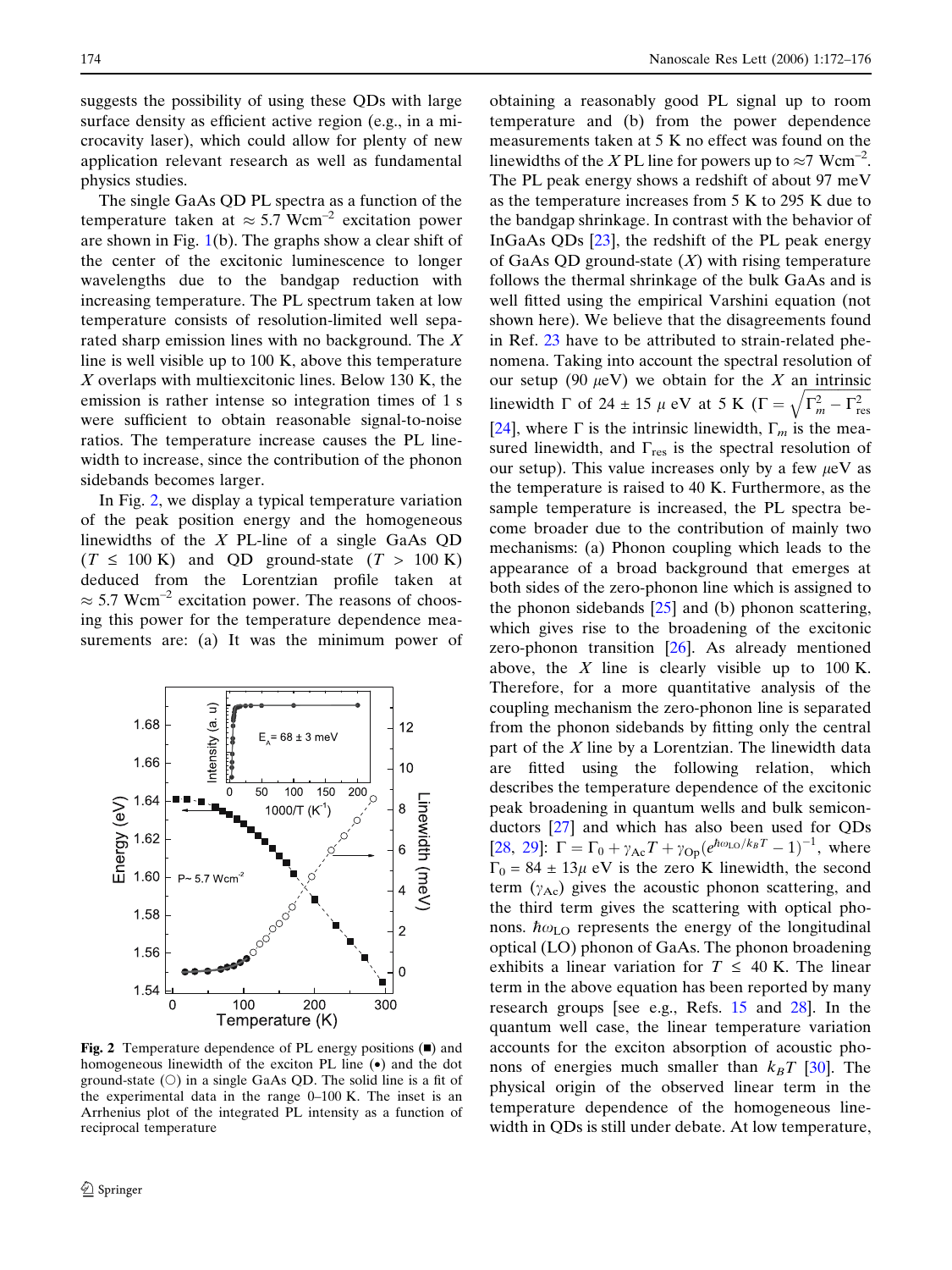

excitation obtained from the exciton photon of a single GaAs QD at  $(a)$  5 K and  $(b)$ 77 K. The insets display the corresponding PL spectra

we found an acoustic-phonon broadening  $\gamma_{\text{Ac}} = 1.0 \pm$ 0.1  $\mu$ eV K<sup>-1</sup> in a single QD, which suggests that the linewidth does not depend strongly on the temperature in this range. This value is slightly larger compared to the values obtained from InGaAs QDs reported by Bayer et al. [\[15](#page-4-0)] and Borri et al. [[31\]](#page-4-0) but smaller than the value obtained by Urbaszek et al. [[24\]](#page-4-0). At higher temperature, a slight contribution of the phonon sidebands to the linewidth data deduced from the Lorentzian fit of the central peak of the  $X$  PL-line cannot be excluded. We estimate an upper limit for optical-phonon broadening  $(\gamma_{\text{Op}})$  in a single QD to be  $30 \pm 2$  meV from the fit of the above equation which suggests that a strong electron-LO-phonon interaction occurs.

The integrated PL intensity of the ground state transition of the single QD is shown in the inset of Fig. [2](#page-2-0). The integrated intensity remains almost constant up to 100 K and shows an exponential quenching at higher temperatures. An activation energy  $E_A = 68 \pm 3$  meV is derived from the data fit of the integrated intensity using [[32\]](#page-4-0):  $I = I_0/[1 + C \exp(-E_A/\sqrt{2})]$  $k_BT$ ), where I is the integrated PL intensity,  $I_0$  is the PL intensity at 5 K, C is the transition rate (the ratio of the thermal escape rate to radiation recombination rate), and  $E_A$  is the activation energy. The measured activation energy is nearly half of the total barrier height [[33\]](#page-4-0) of 140 meV (i.e., the sum of the barrier heights for electrons and holes). A possible explanation is that the carriers behave as correlated electronhole pairs [\[34](#page-4-0)].

Autocorrelation measurements have been performed to demonstrate single photon generation as a function of temperature under cw excitation of the single GaAs QD. Figure  $3(a)$ , (b) show the measured normalized correlation function  $g^{(2)}(\tau)$  of the  $(X)$  QD emission at 5 K and 77 K, respectively. The corresponding PL spectra are shown in the insets. Both traces exhibit a clear dip in the correlation counts for the time delay  $\tau = 0$  ns, indicating a strong photon antibunching. The  $g^{(2)}(\tau)$  is fitted by a function of the form:  $g^{(2)}(\tau) = 1 - a \exp(-|\tau|/t_m)$ , where a accounts for the background present in the measurements and  $t_m$  is the antibunching time constant. The values of  $1 - a = g^{(2)}(0)$  obtained from the fit are 0.06 for the trace (a) which shows a nearly perfect single photon emitter and  $0.45$  for trace (b). In both cases,  $g^{(2)}(0)$  < 0.5 is a signature of a single quantum emitter. The measured  $g^{(2)}(0)$  does not reach its theoretical value of zero because of the presence of a weak uncorrelated background at low temperature. At high temperatures, a stronger background contributes to the PL spectra due to the acoustic phonon sidebands [\[25](#page-4-0)] and the presence of the transitions involving holes in the excited states  $[20]$  $[20]$ , which leads to the reduction of the photon antibunching from the  $X$  line. In the presence of a background the value of the  $g^{(2)}(0)$  is increased by a factor of  $1 - \rho^2$ , where  $\rho = S/(S + B)$  is the ratio of signal S to background B counts  $[35]$  $[35]$ . From the PL spectra (insets of Fig. 3)  $\rho$  was determined to be 0.97(0.75) for  $T = 5$  K (77 K). The resulting values for  $g_B^{(2)}(0)$  are 0.06 (0.44), which are in good agreement with the  $g^{(2)}(0)$  values.

In summary, we have studied the temperature dependence of the luminescence of single unstrained self-assembled GaAs quantum dot (QD) structures. Single QD spectroscopy showed that the QDs are characterized by intense room temperature PL emission. Surprisingly, it was found that at room temperature the linewidth of the single QD is comparable to the ensemble inhomogeneous broadening. The single quantum emission nature was demonstrated at elevated temperatures by photon correlation measurements. The QD PL emission energies, homogeneous linewidths and the thermally activated behavior were discussed.

Acknowledgements The authors would like to thank J. Kuhl for helpful discussions and K. v. Klitzing for his interest and support.